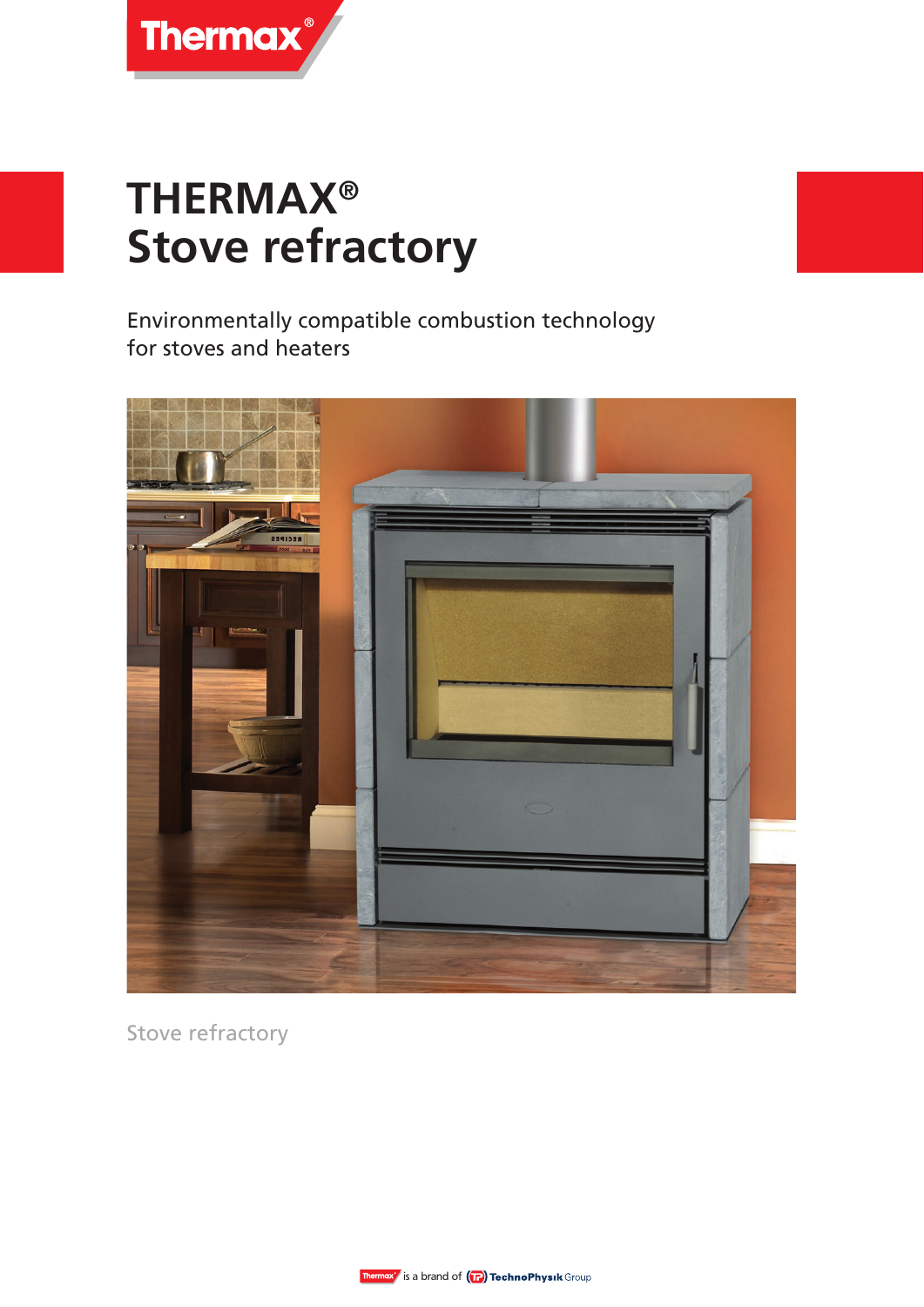

#### **Effective and environmentally compatible: THERMAX® stove refractory for perfect combustion technology**

THERMAX® refractory ensures that a stove produces healthy warmth while burning cleanly and economically. What distinguishes high quality from conventional stoves is the efficient combustion technology combined with selected stove materials.

The key to environmentally compatible combustion technology is a high combustion temperature. The higher the temperature, the more efficient and clean the combustion process is. Which means: You need less wood to produce the same heating performance. Virtually no soot particles are produced to soil the glass, which means less cleaning is required.

#### **What is THERMAX® stove refractory made from?**

THERMAX® products are based on a raw material called vermiculite, a natural mineral obtained from mining whose mineralogical composition is closely related to the better-known mica. Vermiculite poses no health hazards whatsoever, and is ecologically very valuable.

A special feature of this material is its ability to give off absorbed crystallisation water at a temperature of about 1000 °C while at the same time greatly increasing its volume. The resulting so-called expanded vermiculite is combined with inorganic bonding agents in a hot press to produce large THERMAX® boards or individual THERMAX® moulded parts.

#### **What are the advantages of THERMAX® over other products?**

#### **Better combustion protects the environment:**

As soon as the fire is lit, THERMAX<sup>®</sup> stove refractory starts improving combustion in the stove. These improvements are based on the following properties: The thermal conductivity of THERMAX® refractory is low. This low thermal conductivity ensures that the combustion chamber quickly heats up to the necessary temperature. Virtually no soot is produced; the process of burning the wood is environmentally compatible. THERMAX® refractory guarantees superb effectiveness with low emissions.

## **High quality stove refractory made of THERMAX®**

**Attractive and environmentally compatible: THERMAX® combustion chamber boards**



 $\epsilon$ 



**THERMAX moulded parts**

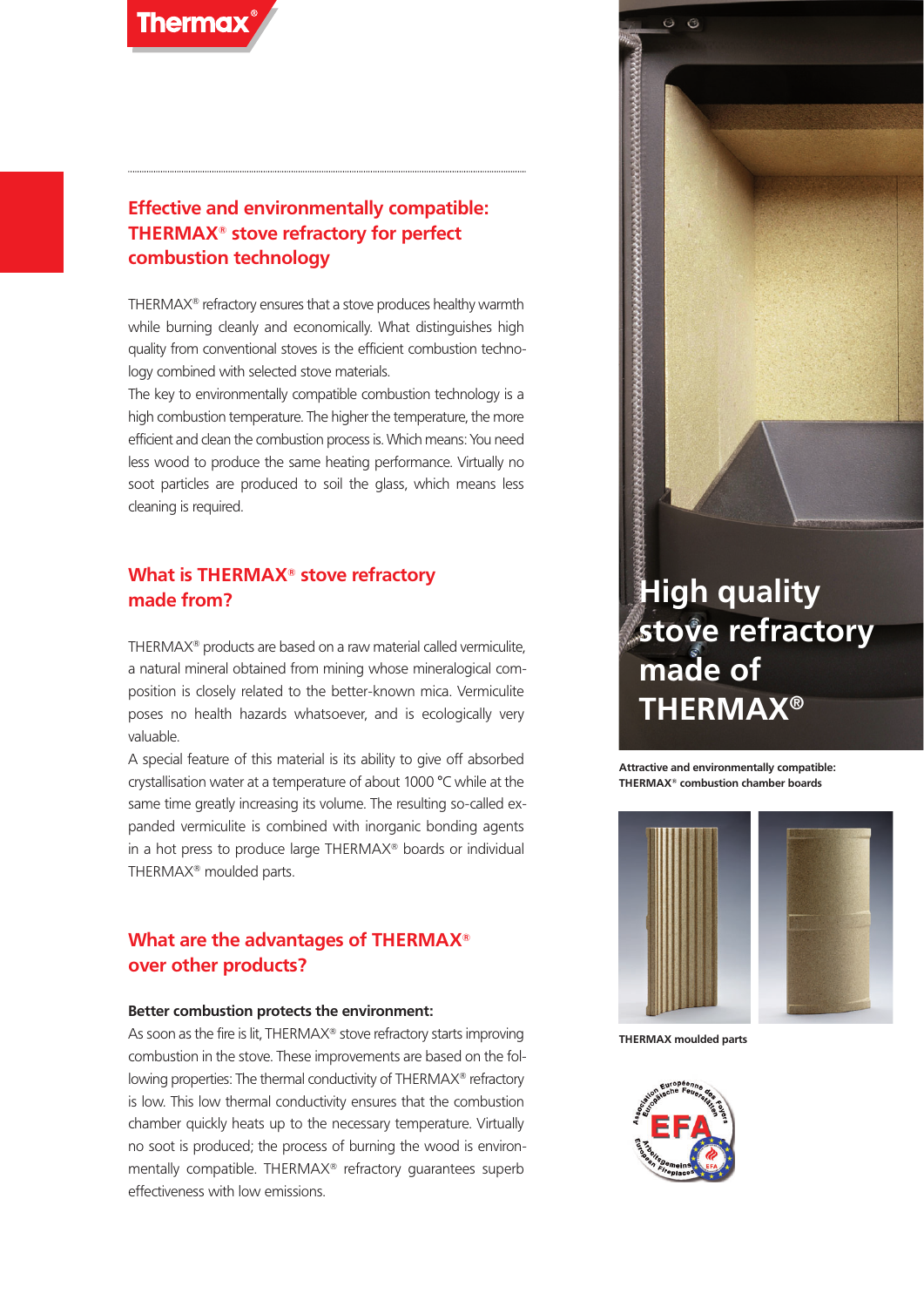





If conventional materials with a high degree of thermal conductivity are used, some of the heat is lost to the material itself, and to the outer stove walls. As such, the combustion temperature is lower during the heating-up phase, which can result in incomplete combustion. Poor combustion is manifested by increased soot production that soils the glass.

#### **Extremely resistant to temperature change, less likelihood of breaking:**

THERMAX® boards and moulded parts are manufactured with a specially layered structure: The individual grains of vermiculite are interlinked with each other within the board, which is why THERMAX® boards are so good at compensating any stress produced by temperature changes. It is also the reason why they are less likely to break.

#### **Optical advantages:**

THERMAX® refractory has a smooth, even surface, which does not discolour, giving stoves with THERMAX® refractory a more attractive appearance. In addition, THERMAX® refractory can be dyed with Techno-Coat HT, a special coating for combustion chambers that is available in black, white or red.

#### **Weight savings:**

THERMAX® refractory reduces the overall weight of a stove. Replacing fireclay refractory with THERMAX® boards can reduce the weight of the refractory by as much as 65%.

#### **Extremely flexible:**

THERMAX® boards are particularly easy to work with. There is no need to keep a stock of different sets for different stoves since the boards can be cut to size or shaped with conventional woodworking tools. The only stocks required are standard boards, which can be cut to fit the stove in question. As such, quick and easy service is guaranteed if a customer requires new stove refractory.

#### **Positive trend:**

Market developments in recent years have shown that THERMAX® refractory represents a high quality, safe alternative. *Quality + innovation are the hallmarks of success.*

**THERMAX® boards are precision-manufactured – to ensure a perfect fit**